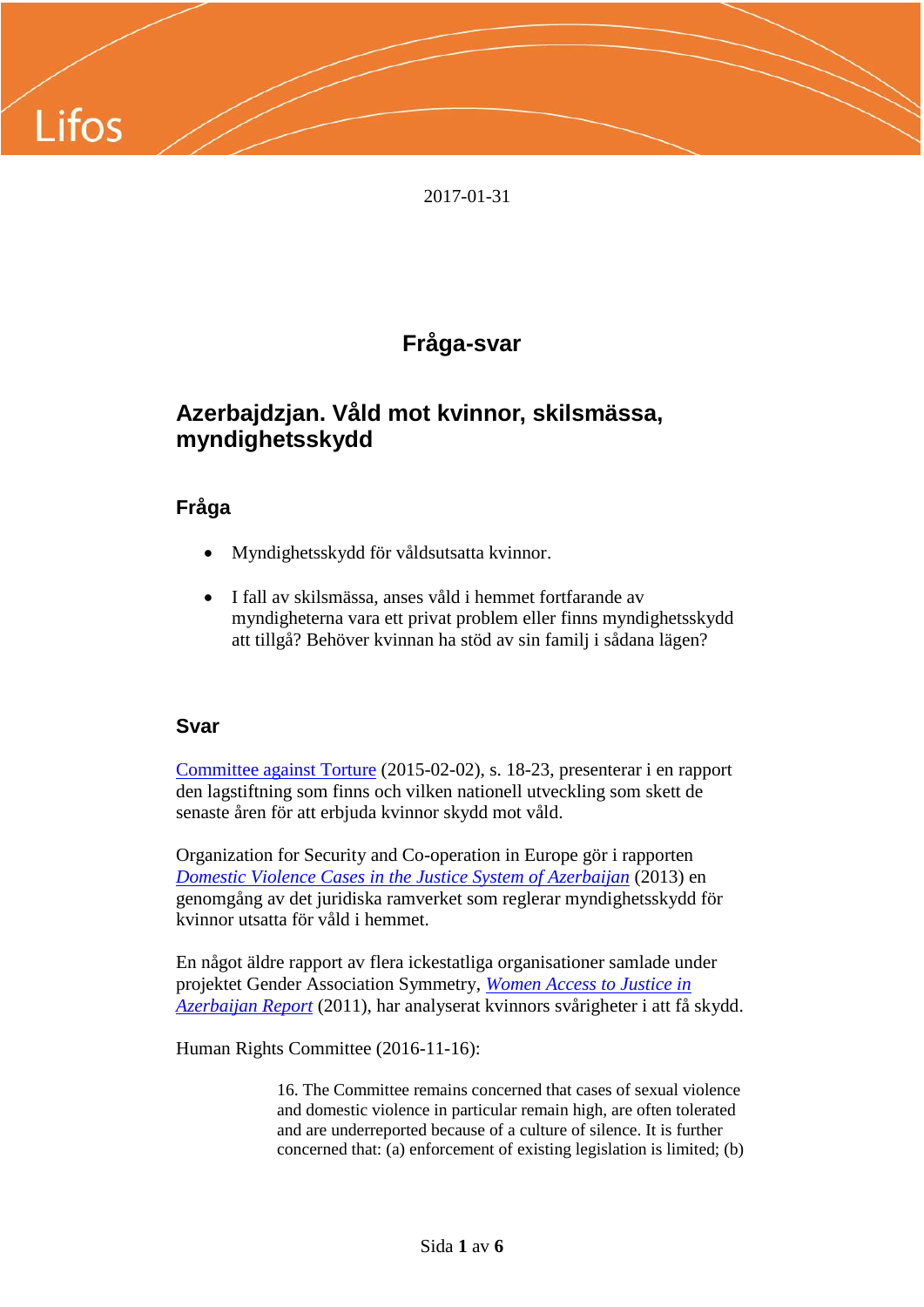courts reportedly systematically use reconciliatory measures for first-time offenders without considering the victim's opinion or safety; (c) sexual harassment is not effectively prohibited; and (d) the provision of assistance services to victims of violence is mainly delegated to non-governmental organizations (NGOs), with limited State involvement (arts. 2, 3, 7 and 26). (s. 4)

US Department of State (2016-04-13):

The law establishes a framework for the investigation of domestic violence complaints, defines a process to issue restraining orders, and calls for the establishment of a shelter and rehabilitation center for victims. Some critics of the domestic violence law asserted that a lack of clear implementing guidelines reduced its effectiveness. Female members of the Milli Mejlis and the head of the State Committee for Family, Women, and Children Affairs (SCFWCA) increased their activities against domestic violence. The committee conducted public awareness campaigns and worked to improve the socioeconomic situation of victims of domestic violence. Media coverage of domestic violence also began to raise awareness of the problem.

Women had limited recourse against assaults by their husbands or others, particularly in rural areas.

The government and an independent NGO each ran a shelter providing assistance and counseling to victims of trafficking and domestic violence.

Committee against Torture (2016-01-27):

The Committee appreciates the information provided on different measures designed to address violence against women, but remains concerned about reports of cases of violence against women and regrets the lack of statistical information on the overall number of complaints of domestic violence reported and the number of investigations, convictions and punishments meted out for acts of violence against women. The Committee is further concerned about reports that law enforcement officers are dismissive of women's complaints of such violence and that there are inadequate facilities available for women victims of violence in the State party. It is also concerned at the insufficient number of safe shelters for victims of domestic violence and at reports that one of the few shelters in Baku has recently been closed  $(s, 7)$ 

Committee on the Elimination of Discrimination against Women (2015-03-  $12$ :

> 22. The Committee welcomes the information provided by the State party's delegation concerning the current consideration by the Cabinet of Ministers of the national strategy and the national action plan on the prevention of domestic violence, and the establishment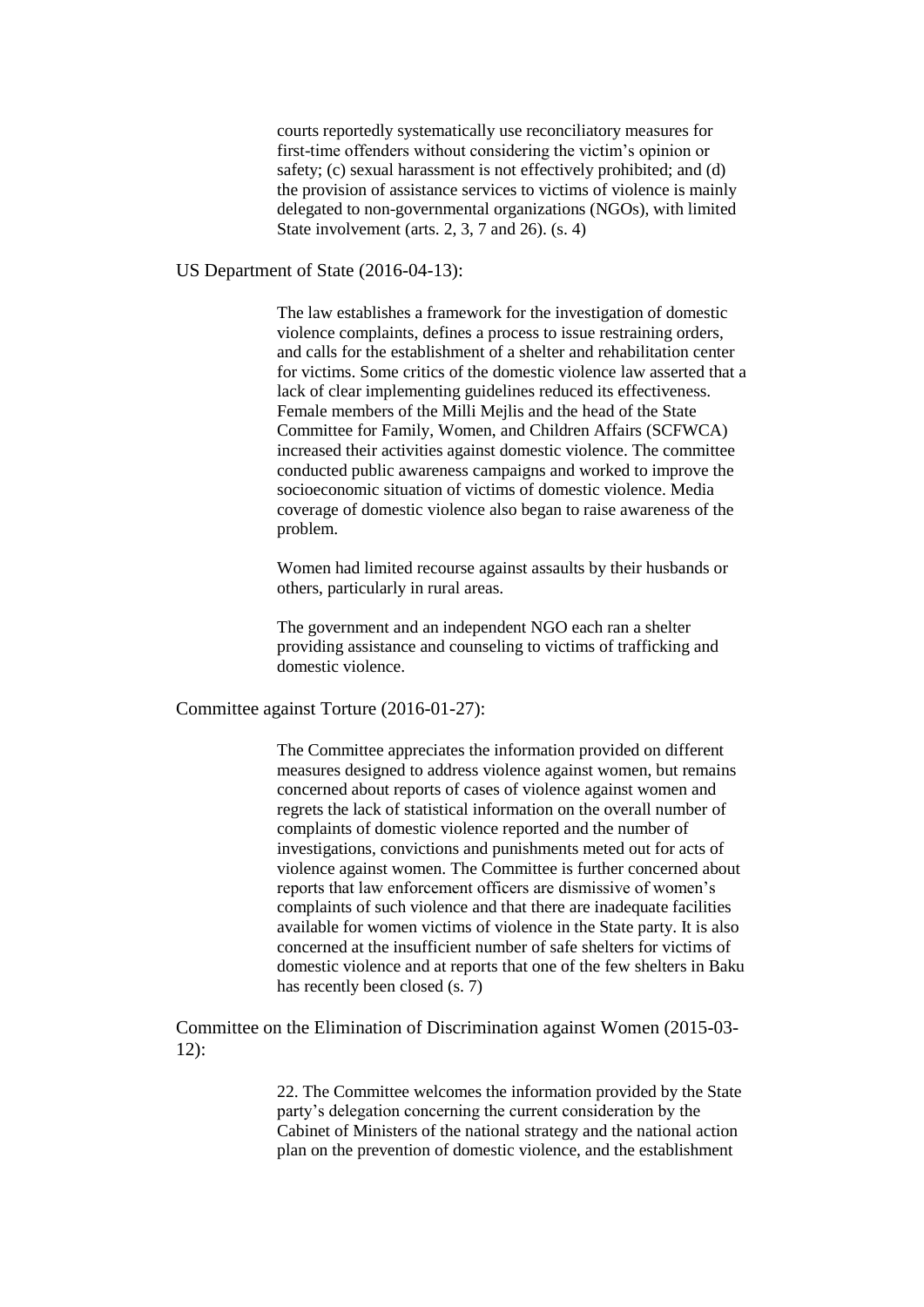of an online database on violence against women. The Committee remains concerned, however, at:

(a) The lack of implementation of the Law on the Prevention of Domestic Violence, as reflected by the modest number of cases reported and long-term and short-term protection orders issued; (b) The lack of systematic collection of data on domestic violence; (c) The limited number of support and referral centres for victims of domestic violence, which are mainly run by non-governmental organizations;

(d) The small number (currently only three) of State-funded shelters for women who are victims of domestic violence, under the authority of the Ministry of Social Affairs and Labour Protection; (e) The delay in the ratification of the Council of Europe Convention on Preventing and Combating Violence against Women and Domestic Violence. (s. 6)

#### UN Human Rights Council (2014-06-18):

13. According to the survey, and as confirmed through interviews with survivors, the women who sought State assistance and services. or who left home at least for one night, suffered from increased violence and were concerned for their own and their children's safety. (s. 5)

/---/

31. The Special Rapporteur notes that the right of access to justice and to justice itself for women is seriously compromised, due to a range of factors. The first challenge lies in the significant underreporting of cases of violence against women to the police. Victims are very often reluctant to report, due, inter alia, to the fact that violence against women has been normalized, and even sometimes accepted, by the women themselves, but also due to the responses of authorities who promote notions of family unity, shame and stigma. The authorities, including Family Support Centres and the police, prefer not to intervene as they consider violence against women a private matter that should be solved within the family. Cases of violence tend therefore not to be prosecuted in most instances, protection orders are not granted and divorce is not easily accessible, even when requested due to violence in the marriage. (s. 9)

/---/

46. The Special Rapporteur noted the low divorce rate in Azerbaijan (1.2 per 1,000 people annually in 2012 according to information provided by the State). Reportedly both men and women try to avoid divorce, which is considered to be a socially undesirable resolution of marital tensions and conflicts. Where it does occur, women suffer greater social stigma and are usually blamed for the failure of the marriage. (s. 12)

/---/

Throughout her visit, the Special Rapporteur was not informed of any protection order issued by local authorities. (s. 16) /---/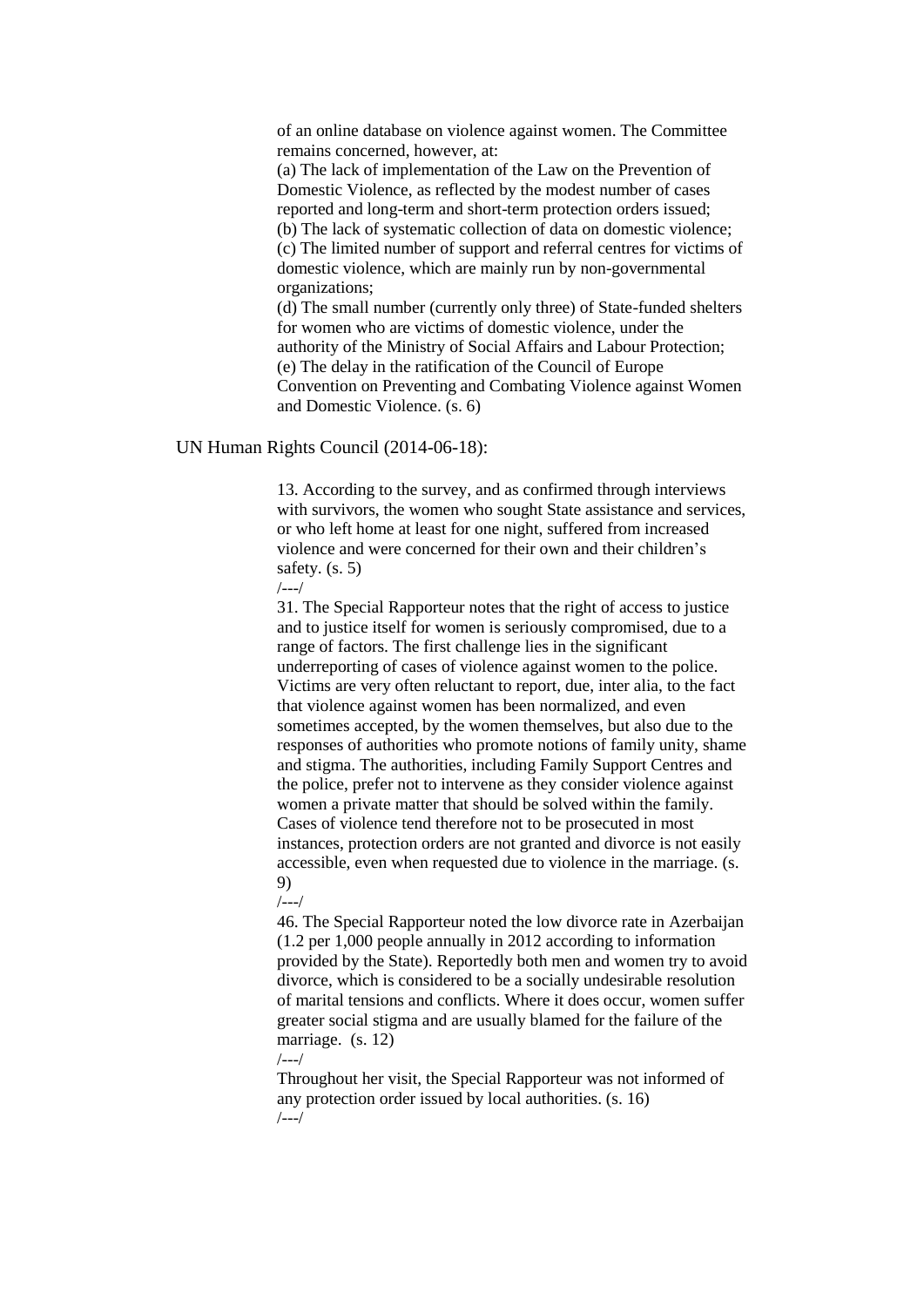77. The Special Rapporteur was informed that instead of being provided with proper redress, women victims of violence are revictimized and exposed to further risk of violence through the intervention of the family, the community or the authorities as a result of out-of-court settlements. Judges are particularly reluctant to grant divorces and often encourage both parties to seek reconciliation instead of ensuring effective redress to women survivors of domestic violence. (s. 18)

[Rapporten går på sida 15-17](http://www.ecoi.net/file_upload/1930_1403527102_a-hrc-26-38-add-3-eng.doc) in på olika sorters myndighetsskydd tillgängliga för kvinnor utsatta för våld i hemmet.

Institute for War and Peace Reporting (2016-04-26):

Experts say that current legislation does not go far enough to protect women.

Mehriban Zeynalova, who chairs the women´s NGO Clean World, said that the 2010 law on prevention of domestic violence focused only on preventive measures.

Provisions dealing with actual incidents of domestic violence have not been fully worked out. (See also New Law to Tackle Domestic Assault in Azerbaijan).

Other forms of abuse remain ill-defined, she continued. Psychological or sexual and economic violence went unpunished because it was harder to prove.

"On questions of sexual violence, women practically never turn to law enforcement authorities, especially if it is about family. Sexual violence in the family is taken somewhat for granted," Zeynalova concluded.

The Civil Procedural Code enables 30-day restraining orders to be issued to protect of domestic violence victims, but they are very difficult to obtain.

Institute for War and Peace Reporting (2014-02-14):

Zeynalova says negative social attitudes and police failing to take proper action combine to make a bad situation worse.

"The stereotypical view is that violence within the family is a matter for that family alone," Zeynalova explained. "So instead of protecting someone who's fled her home, they return her to that family. This is the cause of these tragedies," she said.

Among the 720 women who sought help from Zeynalova's group last year was a 33-year-old from Shamkir district in northwestern Azerbaijan.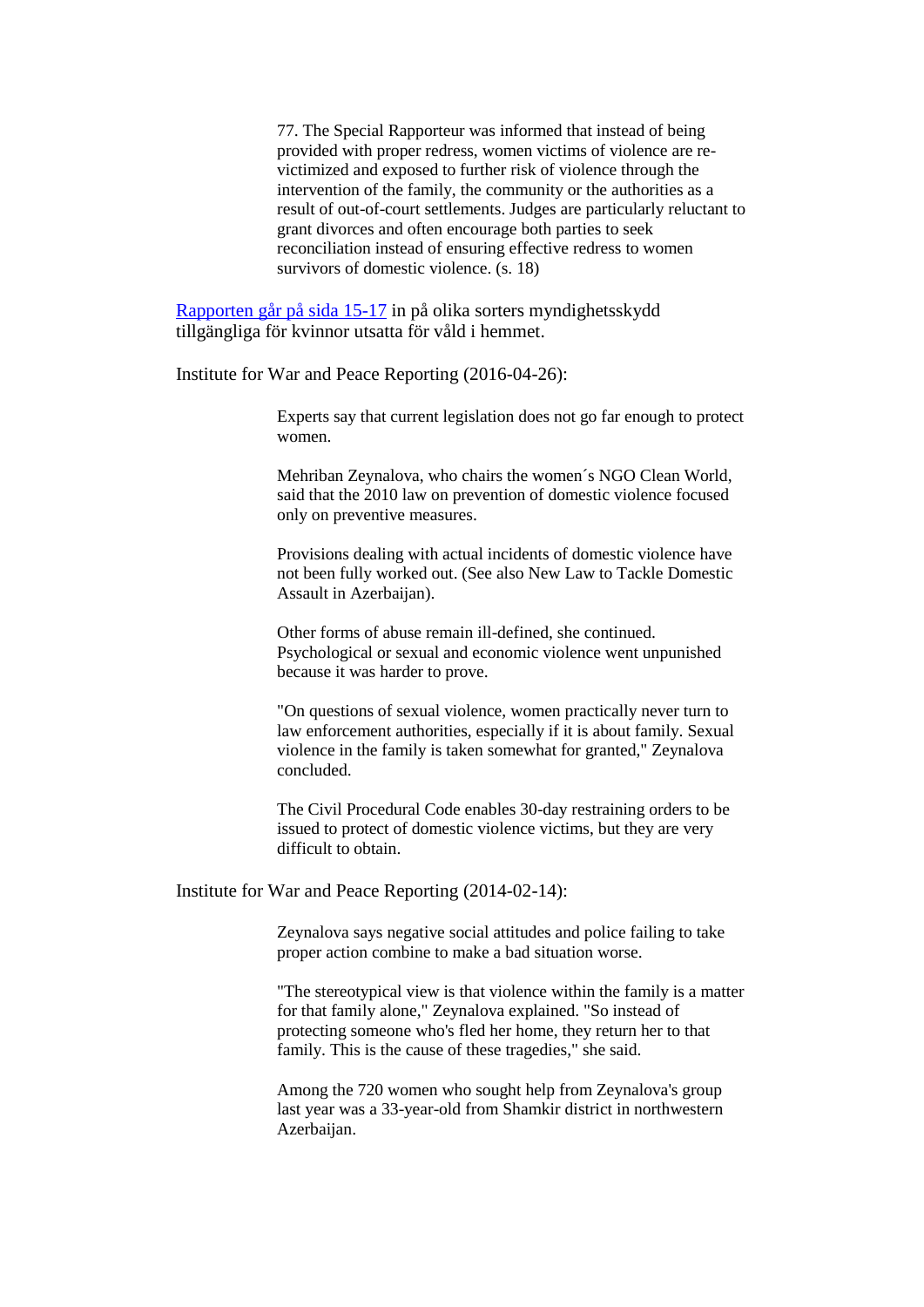She told IWPR how her mother pressured her into marrying a cousin, who left her five years later and went off to Russia.

"My family sent me to him three times, and every time he sent me back. Officially we're still married because my family won't let me apply for a divorce," she said.

Denna sammanställning av information/länkar är baserad på informationssökningar gjorda under en begränsad tid. Den är sammanställd utifrån noggrant utvalda och allmänt tillgängliga informationskällor. Alla använda källor refereras. All information som presenteras, med undantag av obestridda/uppenbara fakta, har dubbelkontrollerats om inget annat anges. Sammanställningen gör inte anspråk på att vara uttömmande och bör inte tillmätas exklusivt bevisvärde i samband med avgörandet av ett enskilt ärende.

Informationen i sammanställningen återspeglar inte nödvändigtvis Migrationsverkets officiella ståndpunkt i en viss fråga och det finns ingen avsikt att genom sammanställningen göra politiska ställningstaganden.

Refererade dokument bör läsas i sitt sammanhang.

### **Källförteckning**

(alla källor hämtade 2017-01-23)

Committee against Torture, *Concluding observations on the fourth periodic report of Azerbaijan\**, 2016-01-27, [http://www.ecoi.net/file\\_upload/1930\\_1465462061\\_g1601206.pdf](http://www.ecoi.net/file_upload/1930_1465462061_g1601206.pdf)

Committee against Torture, *Consideration of reports submitted by States parties under article 19 of the Convention. Fourth periodic report of States parties due in 2013. Azerbaijan\* \*\**, 2015-02-02, [http://www.ecoi.net/file\\_upload/1930\\_1432891513\\_g1501531.pdf](http://www.ecoi.net/file_upload/1930_1432891513_g1501531.pdf)

Committee on the Elimination of Discrimination against Women, *Concluding observations on the fifth periodic report of Azerbaijan\**, 2015-03-12, [http://www.ecoi.net/file\\_upload/1930\\_1431527015\\_n1506801.pdf](http://www.ecoi.net/file_upload/1930_1431527015_n1506801.pdf)

Gender Association Symmetry, *Women Access to Justice in Azerbaijan Report*, 2011, [http://www.karat.org/wp](http://www.karat.org/wp-content/uploads/2012/01/Access_to_justice_Report_Azerbaijan_en.pdf)[content/uploads/2012/01/Access\\_to\\_justice\\_Report\\_Azerbaijan\\_en.pdf](http://www.karat.org/wp-content/uploads/2012/01/Access_to_justice_Report_Azerbaijan_en.pdf)

Human Rights Committee, *Concluding observations on the fourth periodic report of Azerbaijan\**, 2016-11-16, [http://www.ecoi.net/file\\_upload/1930\\_1481716066\\_g1625620.pdf](http://www.ecoi.net/file_upload/1930_1481716066_g1625620.pdf)

Institute for War and Peace Reporting, *Activists Dispute Azeri Domestic Violence Figures*, 2016-04-26, CRS 812, <http://www.refworld.org/docid/5732dde54.html>